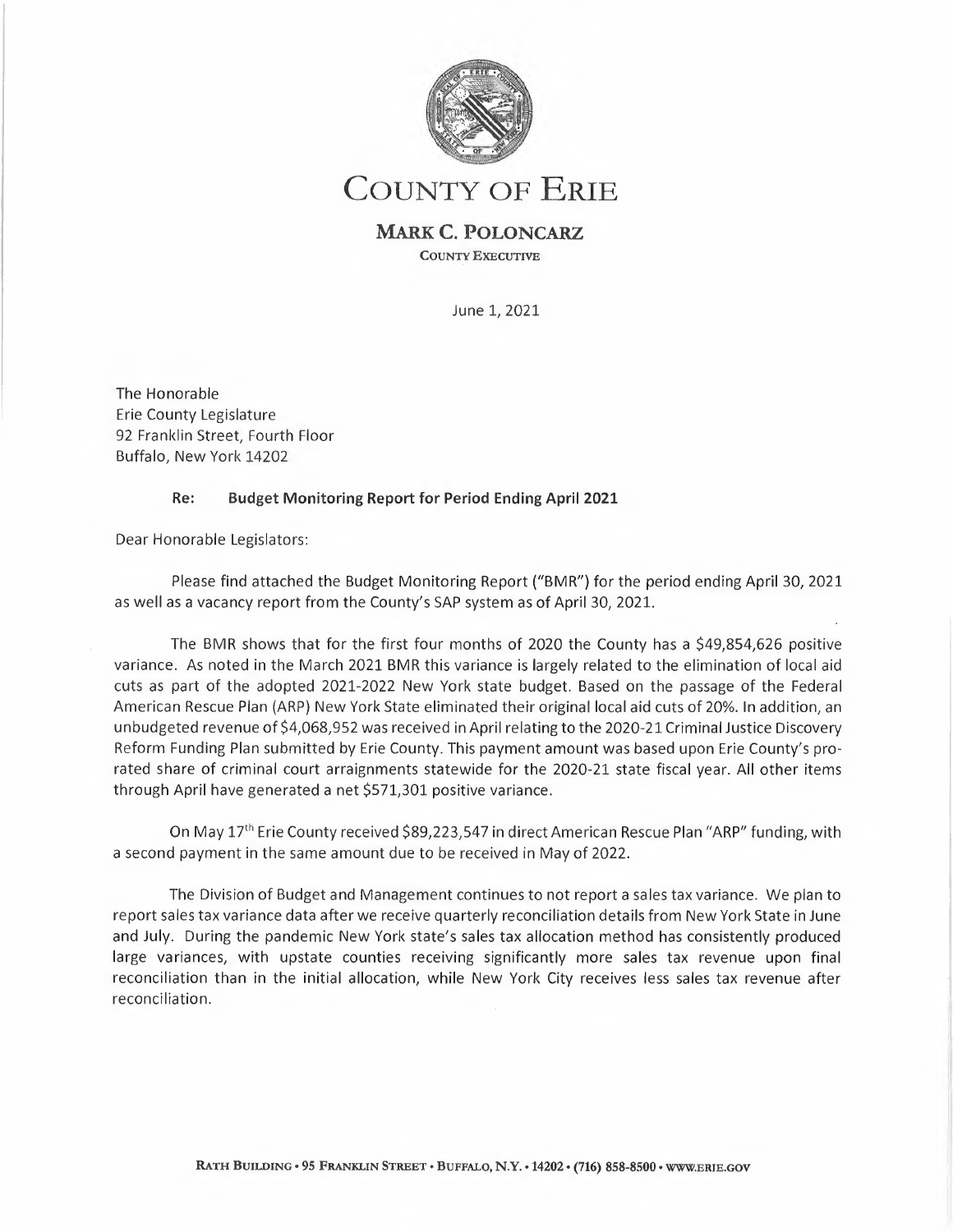I am available to attend a meeting of your Honorable Body's Finance and Management Committee to discuss this report and other fiscal matters. SP Finance and Management Committee<br> **19**<br> **19**<br> **19**<br> **19**<br> **19**<br> **19**<br> **19**<br> **19**<br> **19**<br> **19**<br> **19**<br> **19**<br> **19**<br> **19**<br> **19**<br> **19**<br> **19**<br> **19**<br> **19**<br> **19**<br> **19**<br> **19**<br> **19**<br> **19**<br> **19**<br> **19**<br> **19**<br> **19**<br> **19**<br> **19**<br> **19**<br>

Sincerely yours,

Sincerely y  $\mathcal{U}$ 

Robert W. Keatin  $\mathbf g$ Director of Budget and Management

RWK Attachment

cc: Erie County Executive Mark C. Poloncarz Erie County Fiscal Stability Authority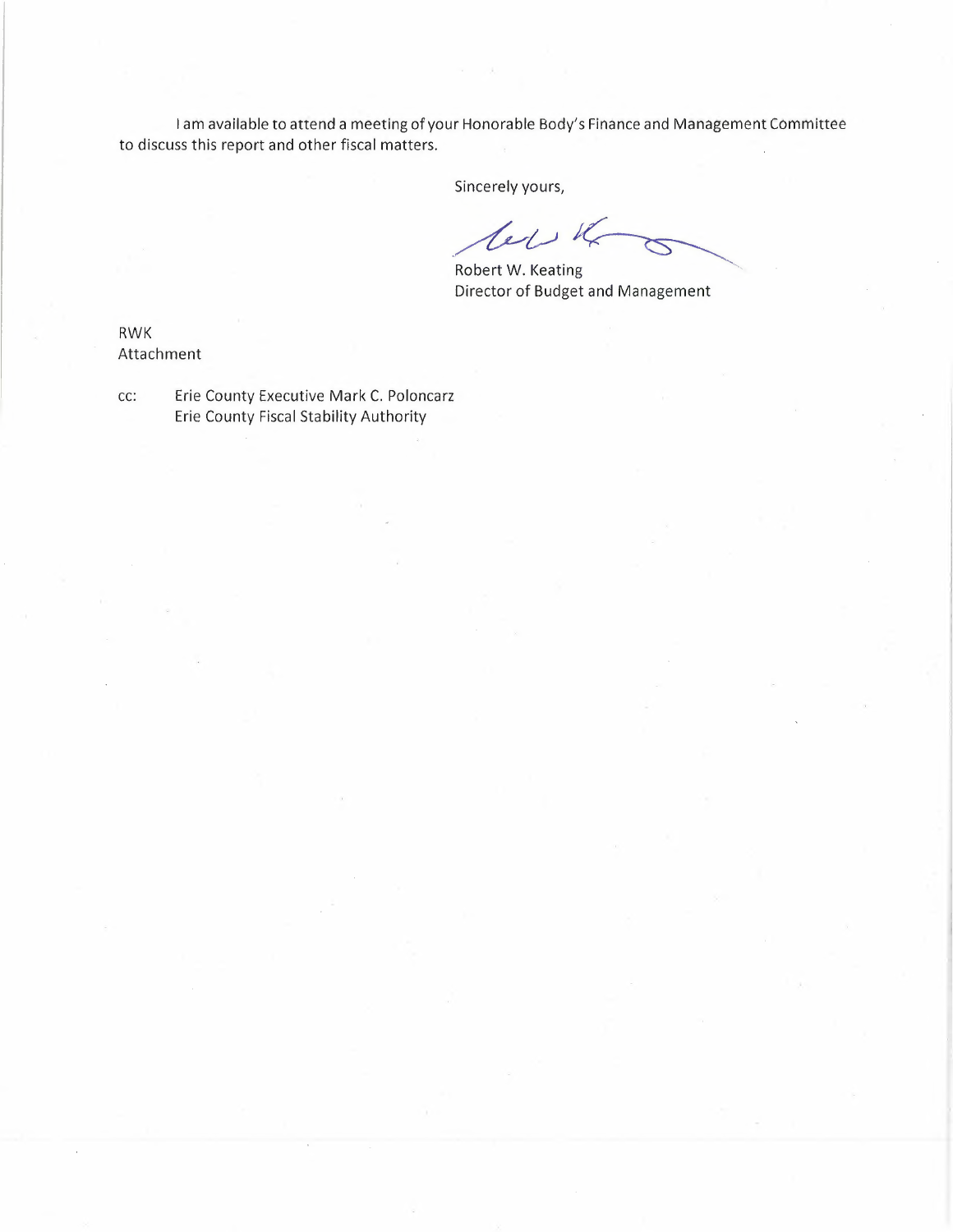| <b>Account Type</b>                               | <b>Annual Budget</b> | <b>Period Budget</b><br>January-April | <b>Actuals</b><br>January-April | Period<br><b>Available</b><br><b>Budget</b> | % of Period<br><b>Budget</b><br>Consumed | <b>Annual</b><br><b>Available</b><br><b>Budget</b> | % of Annual<br><b>Budget</b><br>Consumed |
|---------------------------------------------------|----------------------|---------------------------------------|---------------------------------|---------------------------------------------|------------------------------------------|----------------------------------------------------|------------------------------------------|
| Revenue                                           |                      |                                       |                                 |                                             |                                          |                                                    |                                          |
| $**$<br><b>Property Tax</b>                       | 286, 178, 342-       | 286, 178, 342-                        | 286, 178, 342-                  | 0                                           | 100%                                     | O.                                                 | 100%                                     |
| $**$<br><b>Property Tax Related</b>               | 14,303,669-          | 5,914,409-                            | 4, 164, 170-                    | 1,750,240-                                  | 70%                                      | 10,139,499-                                        | 29%                                      |
| $**$<br><b>Sales Tax</b>                          | 457,552,159-         | 154,900,641-                          | 154,900,641-                    |                                             | 100%                                     | 302,651,518-                                       | 34%                                      |
| **<br>Sales Tax to Local Govt.                    | 316, 149, 457-       | 107,025,303-                          | 107,025,303-                    |                                             | 100%                                     | 209, 124, 154-                                     | 34%                                      |
| ∦**<br><b>Other Sources</b>                       | 41,928,322-          | 13,386,308-                           | 13,486,398-                     | 100,090                                     | 101%                                     | 28,441,924-                                        | 32%                                      |
| **<br><b>Fees, Fines or Charges</b>               | 32,724,656-          | 15,541,768-                           | 16,230,209-                     | 688,442                                     | 104%                                     | 16,494,447-                                        | 50%                                      |
| **<br><b>Appropriated Fund Balance</b>            | 10,000,000-          |                                       |                                 |                                             | 0%                                       | 10,000,000-                                        | 0%                                       |
| $***$<br><b>Local Source Revenue</b>              | 1,158,836,605-       | 582,946,771-                          | 581,985,063-                    | 961,708-                                    | 100%                                     | 576,851,542-                                       | 50%                                      |
| ***<br><b>Federal Revenue</b>                     | 169,431,409-         | 56,375,697-                           | 46,418,541-                     | 9,957,156-                                  | 82%                                      | 123,012,868-                                       | 27%                                      |
| $***$<br><b>State Revenue</b>                     | 154,520,765-         | 23,284,208-                           | 64,089,078-                     | 40,804,870                                  | 275%                                     | 90,431,687-                                        | 41%                                      |
| $***$<br><b>Interfund Revenue</b>                 | 665,783-             | 665,783-                              | 673,681-                        | 7,898                                       | 101%                                     | 7,898                                              | 101%                                     |
| ****<br><b>County Revenue</b>                     | 1,483,454,562-       | 663,272,459-                          | 693, 166, 363-                  | 29,893,904                                  | 105%                                     | 790,288,199-                                       | 47%                                      |
| <b>Expense</b><br>$\star\star$<br><b>Salaries</b> | 224,341,260          | 72,903,046                            | 68,538,033                      | 4,365,013                                   | 94%                                      | 155,803,227                                        | 31%                                      |
| $\star\star$<br><b>Non-Salaries</b>               | 21,767,169           | 7,881,902                             | 8,469,109                       | 587,207-                                    | 107%                                     | 13,298,060                                         | 39%                                      |
| $**$<br><b>Countywide Adjustments</b>             | 3,651,797-           | 1,178,970-                            |                                 | 1,178,970-                                  | $0\%$                                    | 3,651,797-                                         | $0\%$                                    |
| ***<br><b>Personnel Related Expense</b>           | 242,456,632          | 79,605,977                            | 77,007,142                      | 2,598,836                                   | 97%                                      | 165,449,490                                        | 32%                                      |
| $***$<br><b>Fringe Benefit Total</b>              | 128,309,435          | 41,744,155                            | 38,673,356                      | 3,070,798                                   | 93%                                      | 89,636,079                                         | 30%                                      |
| $\overline{**}$<br><b>Supplies and Repairs</b>    | 10,216,571           | 4,246,738                             | 1,850,272                       | 2,396,465                                   | 44%                                      | 8,366,299                                          | 18%                                      |
| $**$<br>Other                                     | 29,430,397           | 8,387,350                             | 7,664,039                       | 723,311                                     | 91%                                      | 21,766,359                                         | 26%                                      |
| $**$<br>Contractual                               | 518,235,662          | 183,220,482                           | 179, 115, 154                   | 4,105,327                                   | 98%                                      | 339,120,508                                        | 35%                                      |
|                                                   |                      |                                       |                                 |                                             |                                          |                                                    |                                          |
| $**$<br><b>Equipment</b>                          | 2,787,341            | 947,937                               | 697,024                         | 250,913                                     | 74%                                      | 2,090,317                                          | 25%                                      |
| <b>Allocations</b>                                | 54,631,298           | 26, 153, 476                          | 25,991,140                      | 162,336                                     | 99%                                      | 28,640,158                                         | 48%                                      |
| **<br> **<br><b>Program Specific</b>              | 455,464,987          | 130,434,536                           | 123,822,129                     | 6,612,408                                   | 95%                                      | 331,642,858                                        | 27%                                      |
| **<br><b>Debt Services</b>                        | 52,058,461           | 12,543,483                            | 12,503,156                      | 40,327                                      | 100%                                     | 39,555,305                                         | 24%                                      |
| $***$<br><b>All Other Operating Expense</b>       | 1,122,824,718        | 365,934,003                           | 351,642,915                     | 14,291,088                                  | 96%                                      | 771,181,803                                        | 31%                                      |

## **January-April 2021 Budget Monitoring Report (BMR)**

| ***** Net | 0.02<br>.136,223<br>10. | 175,988,324-1<br>. | 225.842.950- | 49.854.626 | 070 172<br>235<br>7. I 7 J |  |
|-----------|-------------------------|--------------------|--------------|------------|----------------------------|--|
|-----------|-------------------------|--------------------|--------------|------------|----------------------------|--|

#### **Note on the BMR:**

The BMR helps the Budget Office identify, understand and resolve financial issues that may emerge during the year. The positive period variance indicated should not be interpreted as a projection of a year-end positive balance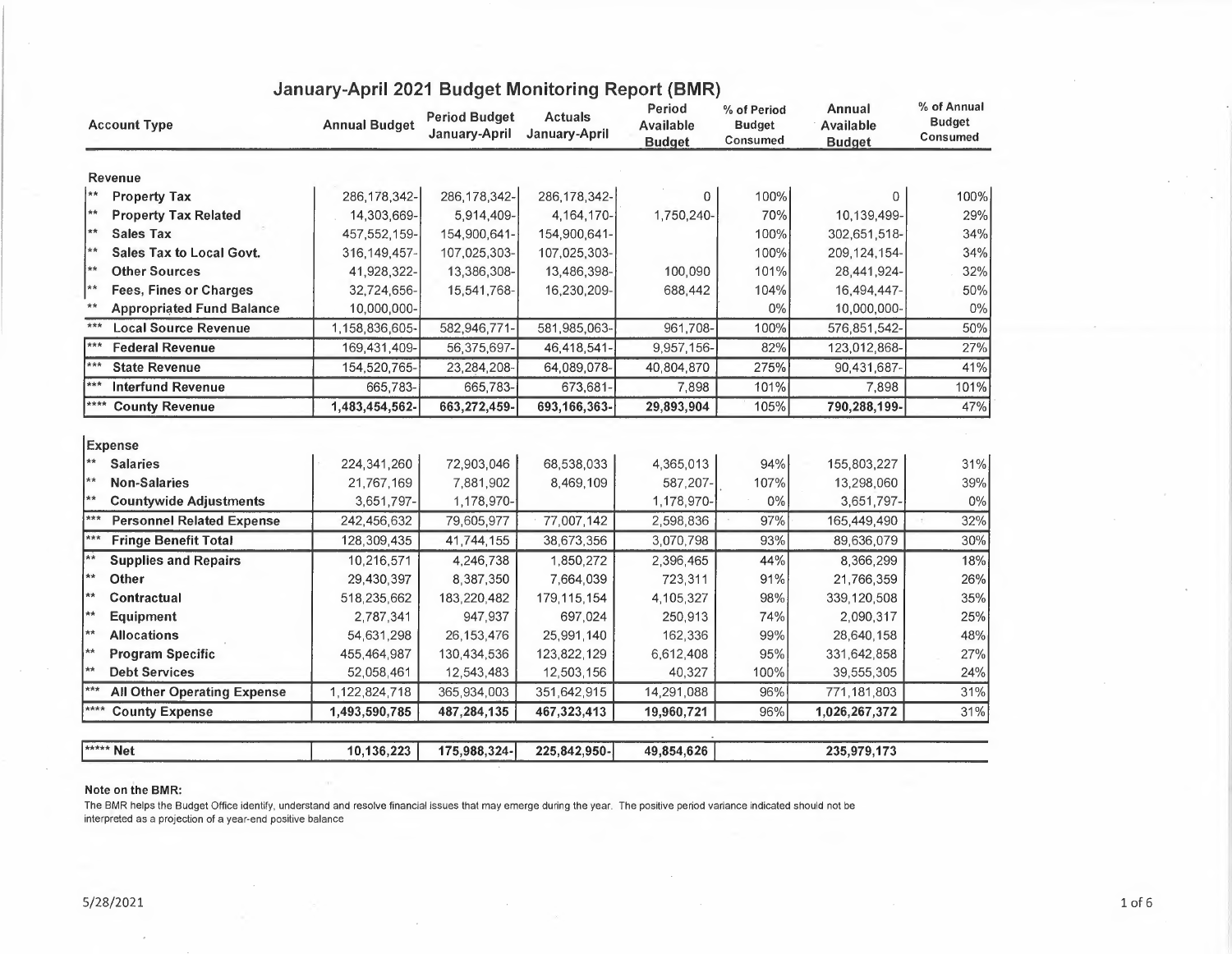|                                                           | January-April 2021Budget Monitoring Report |                                       |                           |                                      |                                          |                                      |                                          |                                                                                                                                                                    |
|-----------------------------------------------------------|--------------------------------------------|---------------------------------------|---------------------------|--------------------------------------|------------------------------------------|--------------------------------------|------------------------------------------|--------------------------------------------------------------------------------------------------------------------------------------------------------------------|
| <b>Account Type</b>                                       | <b>Annual Budget</b>                       | <b>Period Budget</b><br>January-April | Actuals<br>January-April  | Period<br>Available<br><b>Budget</b> | % of Period<br><b>Budget</b><br>Consumed | Annual<br>Available<br><b>Budget</b> | % of Annual<br><b>Budget</b><br>Consumed | <b>Comments/Key Items</b>                                                                                                                                          |
| Revenue                                                   |                                            |                                       |                           |                                      |                                          |                                      |                                          |                                                                                                                                                                    |
| 400000 Real Property Taxes                                | (286, 178, 342)                            | (286, 178, 342)                       | (286, 178, 342)           | $\circ$                              | 100.00%                                  | 0                                    | 100.00%                                  |                                                                                                                                                                    |
| Property Tax                                              | (286,178,342)                              | (286, 178, 342)                       | (286,178,342)             | 0                                    | 100.00%                                  | 0                                    | 100.00%                                  |                                                                                                                                                                    |
| 400010 Exemption Removal                                  | (876, 148)                                 | (876, 148)                            | (1,077,342)               | 201,194                              | 122.96%                                  | 201,194                              | 122.96%                                  |                                                                                                                                                                    |
| 400030 Gn/Sale-Tax Acq Prop                               | (7,000)                                    | (583)                                 | 0                         | (583)                                | 0.00%                                    | (7,000)                              | 0.00%                                    |                                                                                                                                                                    |
| 400040 Other Pay/Lieu-Tax                                 | (5, 140, 000)                              | (5,023,333)                           | (3,057,869)               | (1,965,464)                          | 60.87%                                   | (2,082,131)                          | 59.49%                                   |                                                                                                                                                                    |
| 400050 Int&Pen on R P Taxes                               | (12, 733, 993)                             | (90, 911)                             | (90, 911)                 | 0                                    | 100.00%                                  | (12, 643, 082)                       | 0.71%                                    |                                                                                                                                                                    |
| 400060 Omitted Taxes                                      | (1,780)                                    | (1,780)                               | (16, 394)                 | 14,614                               | 920.99%                                  | 14,614                               | 920.99%                                  |                                                                                                                                                                    |
| 466060 Prop Tax Rev Adjust                                | 4,455,252                                  | 78,347                                | 78,347                    | 0                                    | 100.00%                                  | 4,376,905                            | 1.76%                                    |                                                                                                                                                                    |
| Property Tax Related                                      | (14, 303, 669)                             | (5,914,409)                           | (4, 164, 170)             | (1,750,240)                          | 70.41%                                   | (10, 139, 499)                       | 29.11%                                   |                                                                                                                                                                    |
| 402000 Sales Tax EC Purp                                  | (172, 531, 111)                            | (58, 407, 244)                        | (58, 407, 244)            | $\mathbf O$                          | 100.00%                                  | (114, 123, 867)                      | 33.85%                                   | Sales Tax<br>County Share of Sales Tax is equal to<br>budget. Due to the uncertainty in future                                                                     |
| 402100 1% Sales Tax-EC Purp                               | (162,893,514)                              | (55, 144, 183)                        | (55, 144, 183)            | $\circ$                              | 100.00%                                  | (107, 749, 331)                      | 33.85%                                   | collections no variance will be established<br>until the final 2nd quarter sales tax<br>reconciliation is received from NYS.The                                    |
| 402120 .25% Sales Tax                                     | (40, 709, 178)                             | (13,783,071)                          | (13, 783, 071)            | 0                                    | 100.00%                                  | (26,926,107)                         | 33.86%                                   | Div. of Budget will continue to closely<br>monitor the continuimg impact from<br>COVID-19 and the rebounding local<br>economy in relation to sales tax in order to |
| 402130 .5% Sales Tax                                      | (81, 418, 356)                             | (27, 566, 143)                        | (27, 566, 143)            | 0                                    | 100.00%                                  | (53,852,213)                         | 33.86%                                   | ascertain the overall impact on the 2021<br>budget,                                                                                                                |
| Sales Tax                                                 | (457, 552, 159)                            | (154, 900, 641)                       | (154, 900, 641)           | $\mathsf{O}\xspace$                  | 100.00%                                  | (302, 651, 518)                      | 33.85%                                   |                                                                                                                                                                    |
| 402140 Sales Tax to Loc Gov                               | (316, 149, 457)                            | (107, 025, 303)                       | (107, 025, 303)           | 0                                    | 100.00%                                  | (209, 124, 154)                      | 33.85%                                   |                                                                                                                                                                    |
| Sales Tax to Local Govt.                                  | (316,149,457)                              | (107, 025, 303)                       | (107, 025, 303)           | 0                                    | 100.00%                                  | (209, 124, 154)                      | 33.85%                                   |                                                                                                                                                                    |
| 402300 Hotel Occupancy Tax                                | (9,562,689)                                | (1,637,563)                           | (1, 288, 745)             | (348, 818)                           | 78.70%                                   | (8, 273, 944)                        | 13.48%                                   |                                                                                                                                                                    |
| 402500 Off Track Par-Mu Tax                               | (396, 286)                                 | (132,095)                             | (112, 263)                | (19, 832)                            | 84.99%                                   | (284, 023)                           | 28.33%                                   |                                                                                                                                                                    |
| 402510 Video Lottery Aid                                  | (288, 560)                                 | 0                                     | 0                         | 0                                    | 0.00%                                    | (288, 560)                           | 0.00%                                    |                                                                                                                                                                    |
| 402610 Medical Marj Exc Tax                               | (183, 888)                                 | (61, 296)                             | (87,000)                  | 25,704                               | 141.93%                                  | (96, 888)                            | 47.31%                                   |                                                                                                                                                                    |
| 415010 Post Mortem Toxicol                                | (14, 450)                                  | (4,817)                               | (17, 689)                 | 12,873                               | 367.25%                                  | 3,239                                | 122.42%                                  |                                                                                                                                                                    |
| 415100 Real Property Trans                                | (201, 200)                                 | (67,067)                              | (70, 308)                 | 3,241                                | 104.83%                                  | (130, 892)                           | 34.94%                                   |                                                                                                                                                                    |
| 415160 Mortgage Tax                                       | (557, 451)                                 | (185, 817)                            | (185, 817)                | 0                                    | 100.00%                                  | (371, 634)                           | 33.33%                                   |                                                                                                                                                                    |
| 415360 Legal Settlements                                  | 0                                          | 0                                     | (26)                      | 26                                   | 0.00%                                    | 26                                   | 0.00%                                    |                                                                                                                                                                    |
| 415500 Prisoner Transport                                 | (17,000)                                   | (5,667)                               | (6,833)                   | 1,167                                | 120.59%                                  | (10, 167)                            | 40.20%                                   |                                                                                                                                                                    |
| 415620 Commissary Reimb                                   | (115, 763)                                 | (38, 588)                             | (38, 588)                 | 0                                    | 100.00%                                  | (77, 175)                            | 33.33%                                   |                                                                                                                                                                    |
| 415622 Jail Phone Revenue                                 | (735, 623)                                 | (735, 623)                            | (735, 623)                | $\Omega$                             | 100.00%                                  | 0                                    | 100.00%                                  |                                                                                                                                                                    |
| 416540 Insurance                                          | O                                          | O                                     | o                         | 0                                    | 0.00%                                    | 0                                    | 0.00%                                    |                                                                                                                                                                    |
| 416570 Post Exposure Rabies                               | (133,048)                                  | (44, 349)                             | (41, 941)                 | (2,409)                              | 94.57%                                   | (91, 107)                            | 31.52%                                   |                                                                                                                                                                    |
| 416920 Medicd-Early Interve                               | (143, 640)                                 | (47, 880)                             | (51, 123)                 | 3,243                                | 106.77%                                  | (92, 518)                            | 35.59%                                   |                                                                                                                                                                    |
| 417200 Day Care Repay Recov                               | (68, 550)                                  | (22,850)                              | (14, 187)                 | (8,663)                              | 62.09%                                   | (54, 363)                            | 20.70%                                   |                                                                                                                                                                    |
| 417500 Repay Em Ast/Adults                                | (226, 500)                                 | (75, 500)                             | (60, 678)                 | (14, 822)                            | 80.37%                                   | (165, 822)                           | 26.79%                                   |                                                                                                                                                                    |
| 417510 Repay Medical Asst                                 | (2, 296, 804)                              | (765, 601)                            | (817, 514)                | 51,913                               | 106.78%                                  | (1,479,290)                          | 35.59%<br>19.13%                         |                                                                                                                                                                    |
| 417520 Repay-Family Assist                                | (510, 847)                                 | (170, 282)                            | (97, 722)                 | (72, 561)                            | 57.39%<br>98.70%                         | (413, 125)<br>(1,325,479)            | 32.90%                                   |                                                                                                                                                                    |
| 417530 Repay-Foster Care/Ad<br>417550 Repay-SafetyNetAsst | (1,975,380)<br>(6,478,017)                 | (658, 460)<br>(2, 159, 339)           | (649, 901)<br>(1,409,112) | (8,559)<br>(750, 227)                | 65.26%                                   | (5,068,905)                          | 21.75%                                   |                                                                                                                                                                    |
| 417560 Repay-Serv For Recip                               | (7, 303)                                   | (2, 434)                              | (3, 173)                  | 738                                  | 130.33%                                  | (4, 130)                             | 43.44%                                   |                                                                                                                                                                    |
| 417570 SNAP Fraud Incentives                              | (46, 283)                                  | (15, 428)                             | (14, 226)                 | (1, 201)                             | 92.21%                                   | (32,057)                             | 30.74%                                   |                                                                                                                                                                    |
| 417580 Repaymts-Handi Child                               | 0                                          | 0                                     | (54, 445)                 | 54,445                               | 0.00%                                    | 54,445                               | 0.00%                                    |                                                                                                                                                                    |
| 418025 Recov-SafetyNet Bur                                | $\circ$                                    | 0                                     | (11, 267)                 | 11,267                               | 0.00%                                    | 11,267                               | 0.00%                                    |                                                                                                                                                                    |
| 418030 Repayments-IV D Adm                                | (4, 423, 828)                              | (1,474,609)                           | (1,960,558)               | 485,949                              | 132.95%                                  | (2,463,270)                          | 44.32%                                   |                                                                                                                                                                    |
| 418110 Comm Coll Respreads                                | (7, 381, 088)                              | (7, 381, 088)                         | (2,981,087)               | (4,400,001)                          | 40.39%                                   | (4,400,001)                          | 40.39%                                   |                                                                                                                                                                    |
| 418112 Comm Coll Resp. Adj.                               | 4,400,000                                  | 4,400,000                             | 0                         | 4,400,000                            | 0.00%                                    | 4,400,000                            | 0,00%                                    |                                                                                                                                                                    |
| 418130 Comm Coll Reimb                                    | (61, 401)                                  | (20, 467)                             | (12, 771)                 | (7,696)                              | 62.40%                                   | (48, 630)                            | 20.80%                                   |                                                                                                                                                                    |
| 418410 OCSE Medical Payments                              | (1,987,333)                                | (662,444)                             | (595, 698)                | (66, 746)                            | 89.92%                                   | (1, 391, 635)                        | 29.97%                                   |                                                                                                                                                                    |
| 418430 Donated Funds                                      | (929,000)                                  | (309, 667)                            | (291, 333)                | (18, 334)                            | 94.08%                                   | (637, 667)                           | 31.36%                                   |                                                                                                                                                                    |
| 420020 ECC Cap Cons-Otr Gvt                               | (95,000)                                   | 0                                     | 0                         | 0                                    | 0.00%                                    | (95,000)                             | 0.00%                                    |                                                                                                                                                                    |
| 420499 OthLocal Source Rev                                | (94, 494)                                  | (31, 498)                             | 0                         | (31, 498)                            | 0.00%                                    | (94, 494)                            | 0.00%                                    |                                                                                                                                                                    |
| 420500 Rent-Rl Prop-Concess                               | (35, 485)                                  | (11, 828)                             | (13,016)                  | 1,188                                | 110.04%                                  | (22, 469)                            | 36.68%                                   |                                                                                                                                                                    |
| 420520 Rent-RI Prop-Rtw-Eas                               | (7,000)                                    | (2, 333)                              | (190)                     | (2,144)                              | 8,13%                                    | (6, 810)                             | 2.71%                                    |                                                                                                                                                                    |
| 420550 Rent-663 Kensington                                | (12, 168)                                  | (4,056)                               | (4,056)                   | 0                                    | 100.00%                                  | (8, 112)                             | 33.33%                                   |                                                                                                                                                                    |
| 420560 Rent-1500 Broadway                                 | (257, 760)                                 | (85,920)                              | (85, 828)                 | (92)                                 | 99.89%                                   | (171, 932)                           | 33.30%                                   |                                                                                                                                                                    |
| 421550 Forft Crime Proceed                                | (467, 561)                                 | (142, 966)                            | (161, 295)                | 18,329                               | 112.82%                                  | (306, 266)                           | 34.50%                                   |                                                                                                                                                                    |
| 422000 Copies                                             | (8,500)                                    | (2,833)                               | (2, 144)                  | (689)                                | 75.67%                                   | (6, 356)                             | 25.22%                                   |                                                                                                                                                                    |
| 422040 Gas Well Drill Rents                               | (5,500)                                    | (1,833)                               | (500)                     | (1, 333)                             | 27.27%                                   | (5,000)                              | 9.09%                                    |                                                                                                                                                                    |
| 422050 E-Payable Rebates                                  | (215,000)                                  | (71, 667)                             | (106, 770)                | 35,104                               | 148.98%                                  | (108, 230)                           | 49.66%                                   |                                                                                                                                                                    |
| 423000 Refunds P/Y Expenses                               | (1,000)                                    | (333)                                 | (456, 354)                | 456,021                              | 136907.57%                               | 455,354                              | 45635.40%                                |                                                                                                                                                                    |
| 445000 Recovery Int - SID                                 | (336, 357)                                 | (112, 119)                            | (57, 887)                 | (54, 232)                            | 51.63%                                   | (278, 470)                           | 17.21%                                   |                                                                                                                                                                    |
| 445030 Int & Earn - Gen Inv                               | (200, 100)                                 | (66, 700)                             | (70, 579)                 | 3,879                                | 105.82%                                  | (129, 521)                           | 35,27%                                   |                                                                                                                                                                    |
| 445040 Int & Earn-3rd Party                               | (400,000)                                  | (133, 333)                            | (15, 449)                 | (117, 884)                           | 11.59%                                   | (384, 551)                           | 3.86%                                    |                                                                                                                                                                    |
| 466000 Misc Receipts                                      | (357, 486)                                 | (112, 495)                            | (77, 691)                 | (34,805)                             | 69.06%                                   | (279, 795)                           | 21.73%                                   |                                                                                                                                                                    |
| 466020 Minor Sale - Other                                 | (35,500)                                   | (11, 833)                             | (13, 833)                 | 2,000                                | 116.90%                                  | (21, 667)                            | 38.97%                                   |                                                                                                                                                                    |
| 466070 Refunds P/Y Expenses                               | (980,000)                                  | (116, 667)                            | (114, 144)                | (2,523)                              | 97.84%                                   | (865, 856)                           | 11.65%                                   |                                                                                                                                                                    |
| 466090 Misc Trust Fd Rev                                  | (41,597)                                   | $\circ$                               | 0                         | $\circ$                              | 0.00%                                    | (41, 597)                            | 0.00%                                    |                                                                                                                                                                    |
| 466120 Other Misc DISS Rev                                | (3, 240)                                   | (1,080)                               | (1, 319)                  | 239                                  | 122.10%                                  | (1,921)                              | 40.70%                                   |                                                                                                                                                                    |
| 466130 Oth Unclass Rev                                    | (10,000)                                   | 0                                     | (24, 535)                 | 24,535                               | 0.00%                                    | 14,535                               | 245.35%                                  |                                                                                                                                                                    |
| 466150 Chlamydia Study Forms                              | (8,000)                                    | (2,667)                               | (228)                     | (2,439)                              | 8.55%                                    | (7, 772)                             | 2.85%                                    |                                                                                                                                                                    |
| 466180 Unanticip P/Y Rev                                  | 0                                          | 0                                     | (465, 625)                | 465,625                              | 0.00%                                    | 465,625                              | 0.00%                                    |                                                                                                                                                                    |
| 466260 Intercept-LocalShare                               | (83, 239)                                  | (27, 746)                             | (50, 682)                 | 22,935                               | 182.66%                                  | (32, 557)                            | 60.89%                                   |                                                                                                                                                                    |

 $\tilde{A}^{\dagger}$  ,  $\tilde{A}^{\dagger}$ 

 $\mathcal{L}_{\mathrm{eff}}$ 

 $\hat{\mathcal{L}}$ 

 $\overline{\phantom{a}}$ 

 $\sim$ 

 $\hat{J}$ 

 $\bar{\bar{z}}$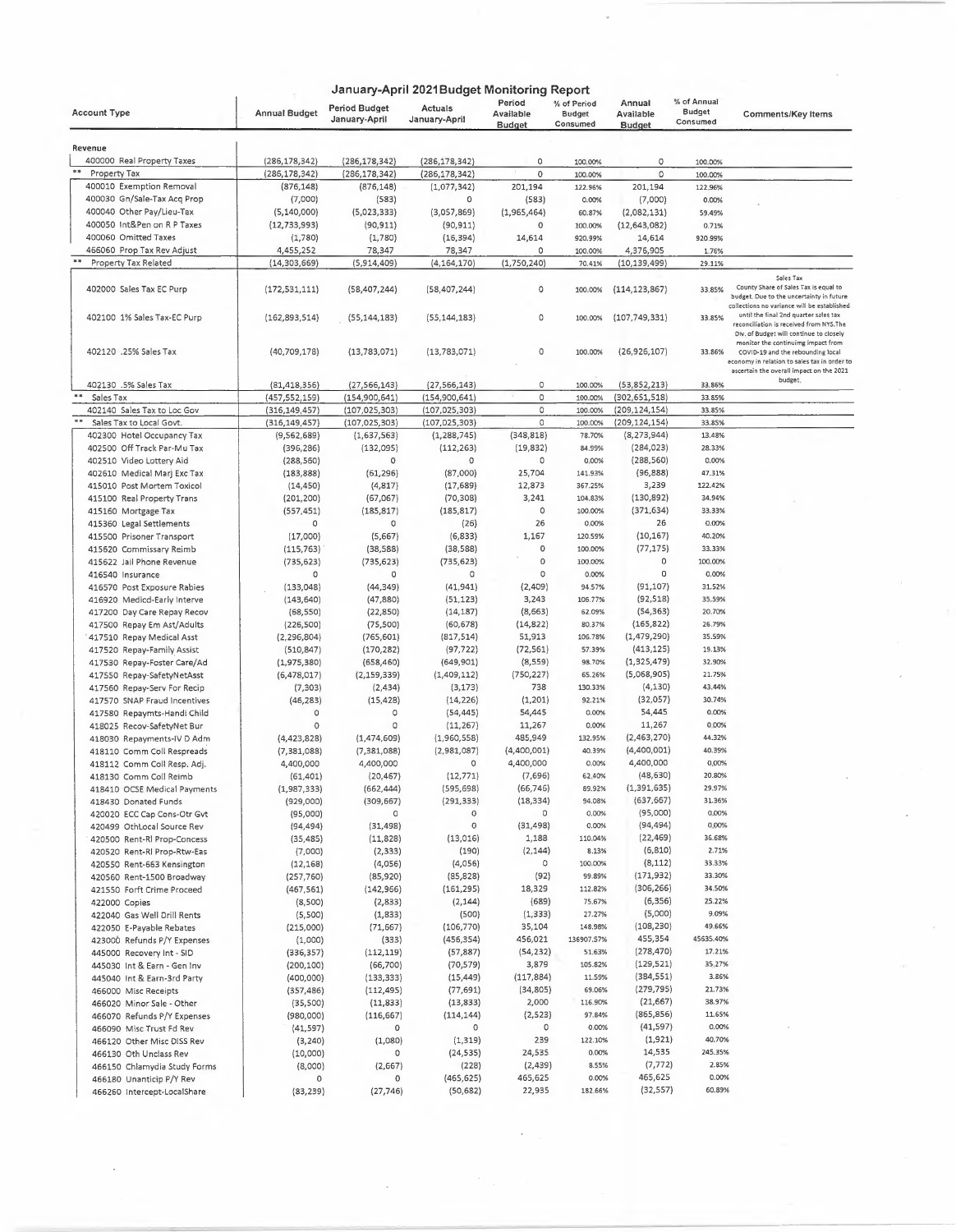|       | 466280 Local Srce - ECMCC    | (22,000)           | (7, 333)         | (6,756)          | (577)          | 92.13%             | (15, 244)                   | 30.71%           |                                                                                 |
|-------|------------------------------|--------------------|------------------|------------------|----------------|--------------------|-----------------------------|------------------|---------------------------------------------------------------------------------|
|       | 466310 Prem On Oblig - RAN   | (3,000,000)        | 0                | 0                | 0              | 0.00%              | (3,000,000)                 | 0.00%            |                                                                                 |
|       | 466360 Stadium Reimbursement | (720,000)          | (128,000)        | (128, 208)       | 208            | 100.16%            | (591, 792)                  |                  | At the end of the period, or 33% of<br>17.81% the year, the County has achieved |
|       | 467000 Misc Depart Income    | (9,403)            | (3, 134)         | 0                | (3, 134)       | 0.00%              | (9,403)                     | 0.00%            | 32% of the annual Other Sources                                                 |
|       | 480020 Sale-Excess Material  | (135,000)          | (14,000)         | (2,892)          | (11, 108)      | 20.66%             |                             | 2.14%            | revenue budget.                                                                 |
|       | 480030 Recycling Revenue     | (45,000)           | (15,000)         | (16, 788)        | 1,788          | 111.92%            | (132, 108)                  |                  |                                                                                 |
| $* *$ | Other Sources                | (41, 928, 322)     | (13, 386, 308)   | (13, 486, 398)   | 100,090        | 100.75%            | (28, 212)<br>(28, 441, 924) | 37.31%           |                                                                                 |
|       | 406610 STD Clinic Fees       | (193, 790)         | (64, 597)        | (9,606)          | (54,990)       |                    |                             | 32.17%           |                                                                                 |
|       | 415000 Medical Exam Fees     | (484, 750)         | (161, 583)       |                  |                | 14.87%             | (184, 184)                  | 4.96%            |                                                                                 |
|       | 415050 Treasurer Fees        |                    |                  | (255, 946)       | 94,362         | 158.40%            | (228, 804)                  | 52.80%           |                                                                                 |
|       | 415105 Passport Fees         | (55,000)           | (55,000)         | (95, 666)        | 40,666         | 173.94%            | 40,666                      | 173.94%          |                                                                                 |
|       |                              | (28,000)           | (9, 333)         | (6,405)          | (2,928)        | 68.63%             | (21, 595)                   | 22.88%           |                                                                                 |
|       | 415110 Court Fees            | (391, 600)         | (130, 533)       | (123, 425)       | (7, 108)       | 94.55%             | (268, 175)                  | 31.52%           |                                                                                 |
|       | 415120 Small Claims AR Fees  | (200)              | (67)             | (15)             | (52)           | 22.50%             | (185)                       | 7.50%            |                                                                                 |
|       | 415130 Auto Fees             | (5,451,000)        | (1,817,000)      | (1, 236, 078)    | (580, 922)     | 68.03%             | (4, 214, 922)               | 22.68%           |                                                                                 |
|       | 415140 Comm of Educ Fees     | (116, 800)         | (38, 933)        | (46, 126)        | 7,193          | 118.47%            | (70, 674)                   | 39.49%           |                                                                                 |
|       | 415150 Recording Fees        | (6, 200, 765)      | (2,066,922)      | (2,582,330)      | 515,409        | 124.94%            | (3,618,435)                 | 41.65%           |                                                                                 |
|       | 415180 Vehicle Use Tax       | (5,300,000)        | (1,766,667)      | (2,072,682)      | 306,016        | 117.32%            | (3, 227, 318)               | 39.11%           |                                                                                 |
|       | 415185 E-Z Pass Tag Sales    | (17,500)           | (5,833)          | (2, 200)         | (3,633)        | 37.71%             | (15, 300)                   | 12.57%           |                                                                                 |
|       | 415200 Civil Serv Exam Fees  | (45,000)           | $\mathbb O$      | 0                | 0              | 0.00%              | (45,000)                    | 0.00%            |                                                                                 |
|       | 415210 3rd Party Deduct Fee  | (17,000)           | (5,667)          | (4,250)          | (1, 417)       | 75.00%             | (12,750)                    | 25.00%           |                                                                                 |
|       | 415510 Civil Proc Fees-Sher  | (1, 271, 690)      | (173, 897)       | (235,082)        | 61,185         | 135.18%            | (1,036,608)                 | 18.49%           |                                                                                 |
|       | 415520 Sheriff Fees          | (32, 500)          | (10, 833)        | (17, 236)        | 6,403          | 159.10%            | (15, 264)                   | 53.03%           |                                                                                 |
|       | 415600 Inmate Discip Surch   | (12, 500)          | (4, 167)         | (4, 271)         | 105            | 102.51%            | (8, 229)                    | 34.17%           |                                                                                 |
|       | 415605 Drug Testing Charge   | (25,000)           | (8, 333)         | (12, 736)        | 4,403          | 152.83%            |                             | 50.94%           |                                                                                 |
|       | 415610 Restitution Surcharge |                    |                  |                  |                |                    | (12, 264)                   |                  |                                                                                 |
|       | 415630 Bail Fee-Alt / Incar  | (17,000)           | (5,667)          | (8,017)          | 2,351          | 141.48%            | (8,983)                     | 47.16%           |                                                                                 |
|       |                              | (5,000)            | (1,667)          | (1,017)          | (650)          | 61.02%             | (3,983)                     | 20.34%           |                                                                                 |
|       | 415640 Probation Fees        | (475,000)          | (158, 333)       | (214, 474)       | 56,141         | 135.46%            | (260, 526)                  | 45.15%           |                                                                                 |
|       | 415650 DWI Program           | (629, 950)         | 0                | 0                | $\circ$        | 0.00%              | (629, 950)                  | 0.00%            |                                                                                 |
|       | 415670 Elec Monitoring Ch    | (3,600)            | (1,200)          | (2, 176)         | 976            | 181.29%            | (1, 425)                    | 60.43%           |                                                                                 |
|       | 415680 Pmt-Home Care Review  | (10,000)           | (3, 333)         | (868)            | (2, 465)       | 26.04%             | (9, 132)                    | 8.68%            |                                                                                 |
|       | 416020 Comm Sanitat & Food   | (1, 175, 000)      | (391, 667)       | (357, 631)       | (34, 035)      | 91.31%             | (817,369)                   | 30.44%           |                                                                                 |
|       | 416030 Realty Subdivisions   | (12,000)           | (4,000)          | (3,400)          | (600)          | 85.00%             | (8,600)                     | 28.33%           |                                                                                 |
|       | 416040 Individ Sewr Sys Opt  | (425,000)          | (141, 667)       | (147, 468)       | 5,801          | 104.10%            | (277, 532)                  | 34.70%           |                                                                                 |
|       | 416090 Pen & Fines-Health    | (20,000)           | (6,667)          | (4,950)          | (1, 717)       | 74.25%             | (15,050)                    | 24.75%           |                                                                                 |
|       | 416150 PPD Tests             | (8,580)            | (2,860)          | (500)            | (2, 360)       | 17.48%             | (8,080)                     | 5.83%            |                                                                                 |
|       | 416160 TB Outreach           | (47, 380)          | (15, 793)        | (18, 971)        | 3,178          | 120.12%            | (28, 409)                   | 40.04%           |                                                                                 |
|       | 416190 ImmunizationsService  | (8, 283)           | (2,761)          | (1, 585)         | (1, 176)       | 57.41%             | (6,698)                     | 19.14%           |                                                                                 |
|       | 416580 Training Course Fees  | (56, 235)          | (18, 745)        | (25, 510)        | 6,765          | 136.09%            | (30, 725)                   | 45.36%           |                                                                                 |
|       | 416610 Pub Health Lab Fees   | (185,000)          | (61, 667)        | (31,998)         | (29, 668)      | 51.89%             | (153,002)                   | 17.30%           |                                                                                 |
|       | 418040 Inspec Fee Wght/Meas  | (175,000)          | (58, 333)        |                  |                |                    |                             |                  |                                                                                 |
|       | 418050 Item Price Waivr Fee  |                    |                  | (49,588)         | (8, 745)       | 85.01%             | (125, 412)                  | 28.34%           |                                                                                 |
|       |                              | (275,000)          | (91, 667)        | (130, 349)       | 38,683         | 142.20%            | (144, 651)                  | 47.40%           |                                                                                 |
|       | 418400 Subpoena Fees         | (13, 546)          | (4, 515)         | (3,715)          | (800)          | 82.27%             | (9,831)                     | 27.42%           |                                                                                 |
|       | 418500 Park & Rec Chgs-Camp  | (170, 250)         | (56,750)         | (118, 133)       | 61,383         | 208.16%            | (52, 117)                   | 69.39%           |                                                                                 |
|       | 418510 Park & Rec Chgs-Shel  | (299, 620)         | (99, 873)        | (107, 782)       | 7,909          | 107.92%            | (191, 838)                  | 35.97%           |                                                                                 |
|       | 418520 Chgs-Park Emp Subsis  | (16, 200)          | (5,400)          | (7,800)          | 2,400          | 144.44%            | (8,400)                     | 48.15%           |                                                                                 |
|       | 418530 Golf Chg-Other Fees   | (170, 703)         | (14, 225)        | (2,739)          | (11, 486)      | 19.26%             | (167, 964)                  | 1.60%            |                                                                                 |
|       | 418540 Golf Chg-Greens Fees  | (393,572)          | (89, 191)        | (205, 230)       | 116,039        | 230.10%            | (188, 342)                  | 52.15%           |                                                                                 |
|       | 418550 Sale of Forest Prod   | (8,000)            | (2,667)          | (942)            | (1, 725)       | 35.33%             | (7,058)                     | 11.78%           |                                                                                 |
|       | 418590 Spec Events Receipts  | (8,100)            | (2,700)          | 0                | (2,700)        | 0.00%              | (8, 100)                    | 0.00%            |                                                                                 |
|       | 420000 Tx&Assm Svs-Oth Govt  | (168,000)          | (168,000)        | (168, 270)       | 270            | 100.16%            | 270                         | 100.16%          |                                                                                 |
|       |                              |                    |                  |                  |                |                    |                             |                  |                                                                                 |
|       | 420010 Elec Exp Other Govt   | (7, 581, 812)      | (7, 581, 812)    | (7, 581, 812)    | 0              | 100.00%            | $\circ$                     | 100.00%          |                                                                                 |
|       | 420030 Police Svcs-Oth Gvt   |                    |                  |                  |                |                    |                             |                  |                                                                                 |
|       | 420190 Gen Svc-Oth Gov       | (307, 550)         | (102, 517)       | (102, 877)       | 360<br>0       | 100.35%<br>100.00% | (204, 673)                  | 33.45%<br>33.33% |                                                                                 |
|       | 420271 CESQG Charges         | (960)              | (320)<br>$\circ$ | (320)<br>$\circ$ | 0              | 0.00%              | (640)<br>(30,000)           | 0.00%            |                                                                                 |
|       |                              | (30,000)           |                  |                  |                |                    |                             |                  |                                                                                 |
|       | 421000 Pistol Permits        | (160,000)          | (53, 333)        | (99, 762)        | 46,429         | 187.05%            | (60, 238)                   | 62.35%           |                                                                                 |
|       | 421500 Fines&Forfeited Bail  | (17,000)           | (5,667)          | (8,017)          | 2,351          | 141.48%            | (8,983)                     | 47.16%           | After 33% pf the year, the County                                               |
|       | 421510 Fines and Penalties   | (3,500)            | (1, 167)         | (3, 345)         | 2,178          | 286.71%            | (155)                       | 95.57%           | has achieved 50% of the annual<br>Fees, Fines, or Charges revenue               |
|       | 466010 NSF Check Fees        | (1,720)            | (573)            | (1,042)          | 469            | 181.80%            | (678)                       | 60.60%           | budget.                                                                         |
|       | 466190 Item Pricing Penalty  | (188,000)          | (62, 667)        | (113, 140)       | $-50,473$      | 180.54%            | (74, 860)                   | 60.18%           |                                                                                 |
|       | 466340 STOPDWI VIP Prs Fees  | (15,000)           | (5,000)          | (2,725)          | (2, 275)       | 54.50%             | (12, 275)                   | 18.17%           |                                                                                 |
|       | Fees, Fines or Charges       | (32, 724, 656)     | (15, 541, 768)   | (16, 230, 209)   | 688,442        | 104.43%            | (16, 494, 447)              | 49.60%           |                                                                                 |
|       | 402190 Approp Fund Balance   | (10,000,000)       | 0                | $\circ$          | 0              | 0.00%              | (10,000,000)                | 0.00%            |                                                                                 |
| 車車    | Appropriated Fund Balance    | (10,000,000)       | $\circ$          | $\circ$          | 0              | 0.00%              | (10,000,000)                | 0.00%            |                                                                                 |
|       | *** Local Source Revenue     | (1, 158, 836, 605) | (582, 946, 771)  | (581, 985, 063)  | (961, 708)     | 99.84%             | (576,851,542)               | 50.22%           |                                                                                 |
|       | 40S570 ME 50% Fed Presch     | (3,668,358)        | (1, 222, 786)    | (1, 222, 788)    | $\overline{2}$ | 100.00%            | (2,445,570)                 | 33.33%           |                                                                                 |
|       | 410070 FA-IV-B Preventive    | (905, 239)         | (301, 746)       | (305, 749)       | 4,003          | 101.33%            | (599, 490)                  | 33.78%           |                                                                                 |
|       | 410080 FA-Admin Chargeback   | 1,835,629          | 611,876          | 611,877          | (1)            | 100.00%            | 1,223,752                   | 33.33%           |                                                                                 |
|       | 410120 FA-SNAP ET 100%       | (391, 867)         | (130, 622)       | (141, 648)       | 11,026         | 108.44%            | (250, 219)                  | 36.15%           |                                                                                 |
|       | 410150 SSA-SSI Pri Inc Prg   | (35,000)           | (11,667)         | (5,000)          | (6,667)        | 42.86%             | (30,000)                    | 14.29%           |                                                                                 |
|       | 410180 Fed Aid School Brk    | (18, 286)          | (6,095)          | (6, 168)         | 73             | 101.19%            | (12, 118)                   | 33.73%           |                                                                                 |
|       | 410240 HUD Rev D14.267 CoC   | (5,973,123)        | (1,889,602)      | (638, 765)       | (1, 250, 837)  | 33.80%             | (5,334,358)                 | 10.69%           |                                                                                 |
|       |                              |                    |                  |                  |                |                    |                             |                  | Federal Aid                                                                     |
|       | 410500 FA-Civil Defense      | (340, 602)         | (113, 534)       | (200, 108)       | 86,574         | 176.25%            | (140, 494)                  | 58.75%           |                                                                                 |
|       | 410510 Fed Drug Enforcement  | (36, 686)          | (12, 229)        | (5, 524)         | (6, 705)       | 45.17%             | (31, 162)                   | 15.06%           | Formula driven Federal Aid which                                                |
|       | 410520 Fr Ci Bflo Pol Dept   | (28, 375)          | (9,458)          | (8, 362)         | (1,097)        | 88.40%             | (20, 013)                   | 29.47%           | appears under budget, mainly in<br>Health and Human Service                     |
|       | 411000 MH Fed Medi Sal Sh    | (589, 441)         | (196, 480)       | (200, 120)       | 3,640          | 101.85%            | (389, 321)                  | 33.95%           | Departments, is offset by savings in                                            |
|       | 411490 Fed Aid - TANF FFFS   | (39, 623, 632)     | (13, 207, 877)   | (11, 388, 324)   | (1,819,554)    | 86.22%             | (28, 235, 308)              | 28.74%           | associated expenditures.                                                        |
|       | 411495 FA - SYEP             | (1,673,044)        | (557, 681)       | 1,621            | (559, 302)     | $-0.29%$           | (1,674,665)                 | $-0.10%$         |                                                                                 |
|       | 411500 Fed Aid - MA In House | 2,122,109          | 707,370          | 636,666          | 70,704         | 90.00%             | 1,485,443                   | 30.00%           |                                                                                 |
|       | 411520 FA-Family Assistance  | (34,727,326)       | (11, 575, 775)   | (8,041,495)      | (3,534,280)    | 69.47%             | (26, 685, 831)              | 23.16%           |                                                                                 |
|       | 411540 FA-Social Serv Admin  | (19, 182, 498)     | (6, 394, 166)    | (5, 188, 550)    | (1, 205, 616)  | 81.15%             | (13,993,948)                | 27.05%           |                                                                                 |
|       | 411550 FA-Soc Serv Adm A-87  | (1, 185, 452)      | (395, 151)       | (260, 453)       | (134, 698)     | 65.91%             | (924, 999)                  | 21.97%           |                                                                                 |
|       | 411570 Fed Aid - SNAP Admin  | (13, 572, 956)     | (4,524,319)      | (3,503,866)      | (1,020,453)    | 77.45%             | (10,069,090)                | 25.82%           |                                                                                 |

ķ.

Ŷ,

 $\overline{\phantom{a}}$ 

 $\mathcal{L}$ 

 $\frac{1}{\sqrt{2\pi}}$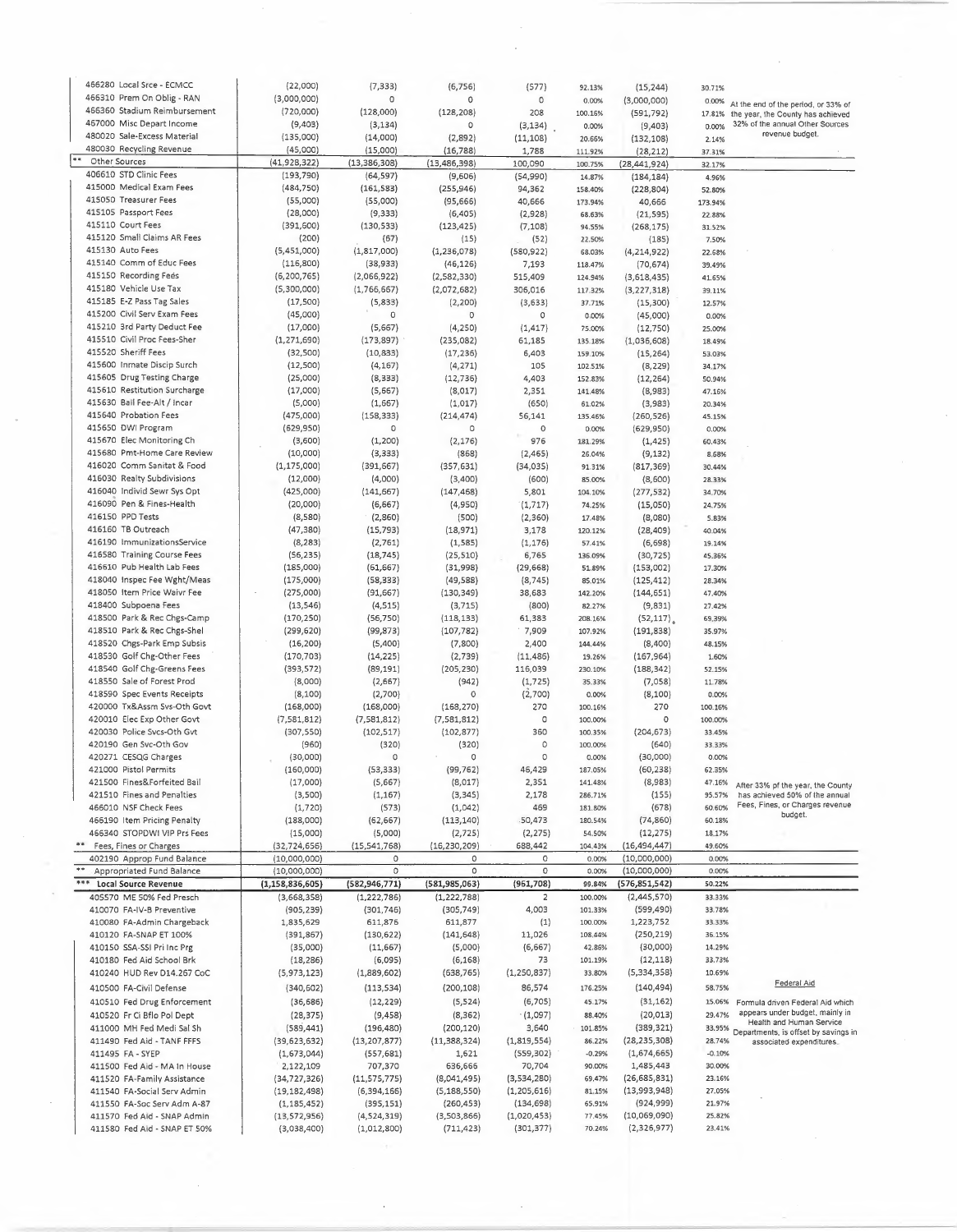| 411590 FA-HEAP                    | (3,939,165)     | (1, 313, 055)   | (2,338,964)     | 1,025,909     | 178.13%    | (1,600,201)     | 59.38%    |                                                                            |
|-----------------------------------|-----------------|-----------------|-----------------|---------------|------------|-----------------|-----------|----------------------------------------------------------------------------|
| 411610 FA-Serv/Recipients         | (5,310,745)     | (1,770,248)     | (993, 633)      | (776, 615)    | 56.13%     | (4,317,112)     | 18.71%    |                                                                            |
| 411640 FA-Daycare Block Grt       | (23, 203, 076)  | (7, 734, 359)   | (7, 549, 475)   | (184, 884)    | 97.61%     | (15, 653, 601)  | 32.54%    |                                                                            |
| 411670 FA-Refugee&Entrants        | (50, 856)       | (16, 952)       | (7, 418)        | (9,534)       | 43.76%     | (43, 438)       | 14.59%    |                                                                            |
| 411680 FA-Foster Care/Adopt       | (14, 616, 248)  | (4,872,083)     |                 |               |            |                 |           |                                                                            |
| 411690 FA-IV-D Incentives         |                 |                 | (4,615,995)     | (256,088)     | 94.74%     | (10,000,253)    | 31.58%    |                                                                            |
|                                   | (426, 359)      | (142, 120)      | (153, 920)      | 11,800        | 108.30%    | (272, 439)      | 36.10%    |                                                                            |
| 411700 FA-TANF Safety Net         | (564, 749)      | (188, 250)      | (92, 220)       | (96,030)      | 48.99%     | (472, 529)      | 16.33%    |                                                                            |
| 411780 Fed Aid-Medicaid Adm       | (123, 643)      | (41, 214)       | (41, 214)       | (0)           | 100.00%    | (82, 429)       | 33.33%    | After 33% of the year, the County                                          |
| 412000 FA-School Lunch Prog       | (29,056)        | (9,685)         | (9,818)         | 133           | 101.37%    | (19, 238)       | 33.79%    | has achieved 27% of the budgeted                                           |
| 414000 Federal Aid                | (82, 733)       | (27, 578)       | (10, 806)       | (16, 772)     | 39.18%     | (71, 927)       | 13,06%    | Federal revenue.                                                           |
| 414010 Federal Aid - Other        | (6, 375)        | (2, 125)        | 0               | (2, 125)      | 0.00%      | (6, 375)        | 0.00%     |                                                                            |
| 414020 Misc Federal Aid           | (45, 857)       | (15, 286)       | (26,900)        | 11,614        | 175.98%    | (18, 957)       | 58.66%    |                                                                            |
| ***                               |                 |                 |                 |               |            |                 |           |                                                                            |
| <b>Federal Revenue</b>            | (169, 431, 409) | (56, 375, 697)  | (46, 418, 541)  | (9,957,156)   | 82.34%     | (123, 012, 868) | 27.40%    |                                                                            |
| 405000 State Aid Fr Da Sal        | (77, 682)       | (25, 894)       | (15, 536)       | (10, 358)     | 60.00%     | (62, 146)       | 20.00%    | State Aid                                                                  |
| 405010 St Re Indigent Care        | (30,000)        | (10,000)        | (44,984)        | 34,984        | 449.84%    | 14,984          | 149.95%   |                                                                            |
|                                   |                 |                 |                 |               |            |                 |           | Overall benefit of \$45.2 million                                          |
| 405060 State Aid - NYSERDA        | (75, 603)       | (75, 603)       | (75, 603)       | (0)           | 100.00%    | (0)             | 100.00%   | received due to elimination by NYS in                                      |
| 405170 SA-Crt Fac Incen Aid       | (2, 222, 863)   | (740, 954)      | (597, 325)      | (143, 630)    | 80.62%     | (1,625,538)     | 26.87%    | their SFY 21-22 Budget of withholding<br>a 20% portion of County State Aid |
| 405190 StAid-Octane Testing       | (30,000)        | (10,000)        | (10,079)        | 79            | 100.79%    | (19, 921)       | 33.60%    | payments and also due to payments                                          |
| 405500 SA-Spec Need Presch        | (31, 460, 139)  | (10, 486, 713)  | (13, 149, 812)  | 2,663,099     | 125.40%    | (18, 310, 327)  | 41.80%    | received in 2021 for SFY 20-21                                             |
| 405520 SA-NYS DOH EI Serv         | (4,032,801)     | (1,344,267)     | (1,088,118)     | (256, 149)    | 80.95%     | (2,944,683)     | 26.98%    | witholdings which occurred in 2020.                                        |
| 405530 SA-Admin Preschool         | (378, 836)      | (126, 279)      | (126, 278)      | (1)           | 100.00%    | (252, 558)      | 33.33%    | The period to date benefit is \$38.3 for                                   |
| 405540 SA-Art VI-P H Work         |                 |                 |                 |               |            |                 |           | budgeted 2021 revenue losses and                                           |
|                                   | (1,832,215)     | (610, 738)      | (561, 589)      | (49, 149)     | 91.95%     | (1, 270, 626)   | 30.65%    | another \$ 6.9 million relating to the                                     |
| 405560 SA-NYS DOH EI Admin        | (454, 155)      | (151, 385)      | (151, 385)      | 0             | 100.00%    | (302, 770)      | 33.33%    | the 2021 return of withholdings which                                      |
| 405590 SA-Medicaid El Admin       | (123, 643)      | (41, 214)       | (41, 214)       | (0)           | 100.00%    | (82, 429)       | 33.33%    | occurred in 2020.                                                          |
| 405595 SA-Med Anti Fraud          | (425, 360)      | (141, 787)      | (145, 708)      | 3,921         | 102.77%    | (279, 652)      | 34.26%    |                                                                            |
| 406000 SA-Fr Prob Serv            | (1, 181, 952)   | (393, 984)      | (393, 984)      | $\circ$       | 100.00%    | (787, 968)      | 33.33%    |                                                                            |
| 406010 SA-Fr Nav Law Enforc       | (80, 500)       | (26, 833)       | 72,751          | (99, 584)     | $-271.12%$ | (153, 251)      | $-90.37%$ |                                                                            |
| 406020 SA-Snomob Lw Enforc        | (20,000)        |                 | 0               |               |            |                 |           |                                                                            |
|                                   |                 | (6,667)         |                 | (6,667)       | 0.00%      | (20,000)        | 0.00%     |                                                                            |
| 406500 Refugee Hith Assment       | (91, 041)       | (30, 347)       | (8,613)         | (21, 734)     | 28.38%     | (82, 428)       | 9.46%     |                                                                            |
| 406550 Emerg Med Training         | (358, 655)      | (119, 552)      | (74, 353)       | (45, 199)     | 62.19%     | (284, 302)      | 20.73%    |                                                                            |
| 406560 SA-Art VI-PubHlthLab       | (2, 291, 936)   | (763, 979)      | (654,605)       | (109, 374)    | 85.68%     | (1,637,331)     | 28.56%    |                                                                            |
| 406810 SA-Foren Mntl Hea Sr       | (2,842,867)     | (947, 622)      | (787, 991)      | (159, 631)    | 83.15%     | (2,054,876)     | 27.72%    |                                                                            |
| 406830 SA-Mental Health II        | (28,928,895)    | (9,526,511)     | (9, 563, 213)   | 36,702        | 100.39%    | (19, 365, 682)  | 33.06%    |                                                                            |
| 406860 State Aid - OASAS          | (11,632,367)    | (3,793,058)     | (3,739,349)     | (53,709)      | 98.58%     |                 | 32.15%    |                                                                            |
| 406880 State Aid - OPWDD          |                 |                 |                 |               |            | (7,893,018)     |           |                                                                            |
|                                   | (526, 325)      | (175, 442)      | (175, 442)      | 0             | 100.00%    | (350, 883)      | 33.33%    |                                                                            |
| 406890 Handpd Park Surch          | (25, 500)       | (8,500)         | (1,781)         | (6, 719)      | 20.95%     | (23, 719)       | 6.98%     |                                                                            |
| 407500 SA-MA In House             | 2,122,109       | 707,370         | 820,080         | (112, 710)    | 115.93%    | 1,302,029       | 38.64%    |                                                                            |
| 407510 SA-Spec Need Adult         | (2,310)         | (770)           | 0               | (770)         | 0.00%      | (2, 310)        | 0.00%     |                                                                            |
| 407520 SA-Family Assistance       | 0               | $\circ$         | (7,679)         | 7,679         | 0.00%      | 7,679           | 0.00%     |                                                                            |
| 407540 SA-Soc Serv Admin          | (32,907,805)    | (10,969,268)    | (9, 263, 729)   | (1,705,540)   | 84.45%     | (23, 644, 076)  | 28.15%    |                                                                            |
| 407580 SA-Sch Breakfst Prog       | (842)           | (281)           |                 |               |            |                 |           |                                                                            |
|                                   |                 |                 | (276)           | (5)           | 98.34%     | (566)           | 32.78%    |                                                                            |
| 407590 SA-School Lunch Prog       | (494)           | (165)           | (163)           | (2)           | 98.99%     | (331)           | 33.00%    |                                                                            |
| 407600 SA-Sec Det Other Co        | (707,080)       | (235, 693)      | (573,421)       | 337,727       | 243.29%    | (133, 660)      | 81.10%    |                                                                            |
| 407610 SA-Sec Det Loc Yth         | (4,064,316)     | (1, 354, 772)   | (1,897,213)     | 542,441       | 140.04%    | (2, 167, 103)   | 46.68%    |                                                                            |
| 407615 SA-Non-Sec Loc Yth         | 0               | o               | (114, 607)      | 114,607       | 0.00%      | 114,607         | 0.00%     |                                                                            |
| 407625 SA-Raise the Age           | (6,832,520)     | (2, 271, 213)   | (2,844,908)     | 573,694       | 125.26%    | (3,987,612)     | 41.64%    |                                                                            |
| 407630 SA-Safety Net Assist       | (8,694,262)     | (2,898,087)     | (2,992,422)     | 94,335        | 103.26%    | (5,701,840)     | 34.42%    |                                                                            |
| 407640 SA-Emrg Assist/Adult       | (600, 572)      | (200, 191)      | (88,086)        | (112, 105)    | 44.00%     | (512, 486)      | 14.67%    |                                                                            |
|                                   |                 |                 |                 |               |            |                 |           |                                                                            |
| 407650 SA-Foster Care/Adopt       | (23, 252, 617)  | (7, 750, 872)   | (5,491,016)     | (2, 259, 856) | 70.84%     | (17, 761, 601)  | 23.61%    |                                                                            |
| 407670 SA-EAF Prev POS            | (5,704,692)     | (1,901,564)     | (478, 945)      | (1,422,619)   | 25.19%     | (5, 225, 747)   | 8.40%     |                                                                            |
| 407680 SA-Serv Fr Recipnts        | (4,997,798)     | (2,097,494)     | (3,361,710)     | 1,264,216     | 160.27%    | (1,636,088)     | 67.26%    |                                                                            |
| 407710 SA-Legal Serv/Disab        | (141,800)       | (47, 267)       | 0               | (47, 267)     | 0.00%      | (141, 800)      | 0.00%     |                                                                            |
| 407720 SA-Handicapped Child       | (230, 943)      | (76, 981)       | 0               | (76, 981)     | 0.00%      | (230, 943)      | 0.00%     |                                                                            |
| 407730 State Aid - Burials        | (1,034)         | (345)           | $\circ$         | (345)         | 0.00%      | (1,034)         | 0.00%     |                                                                            |
| 407740 SA-Veterns Srv Agenc       | (50,000)        | 0               | 0               | 0             | 0.00%      | (50,000)        | 0.00%     |                                                                            |
| 407780 SA-Daycare Block Grt       | (4,784,039)     | (1, 594, 680)   | (743, 587)      | (851,093)     | 46.63%     | (4,040,452)     | 15.54%    |                                                                            |
| 407785 SA-WDI Enrollment          |                 |                 |                 |               |            |                 |           |                                                                            |
|                                   | 0               | 0               | (119, 640)      | 119,640       | 0.00%      | 119,640         | 0.00%     |                                                                            |
| 407795 State Aid - Code Blue      | (406, 428)      | (135, 476)      | (345, 104)      | 209,628       | 254.73%    | (61, 324)       | 84.91%    |                                                                            |
| 408000 SA-Youth Progs             | (22, 275)       | (7, 425)        | (44, 612)       | 37,187        | 600.84%    | 22,337          | 200.28%   |                                                                            |
| 408020 Youth-Reimb Programs       | (784, 495)      | (261, 498)      | (258, 883)      | (2,615)       | 99.00%     | (525, 612)      | 33.00%    |                                                                            |
| 408030 Yth-Runaway Adv Prog       | (34, 327)       | (11, 442)       | (18, 192)       | 6,750         | 158.99%    | (16, 135)       | 53.00%    |                                                                            |
| 408040 Yth-Runway Reim Prog       | (34, 328)       | (11, 443)       | (1, 195)        | (10, 248)     | 10.44%     | (33, 133)       | 3.48%     |                                                                            |
| 408050 Yth-Homeless Adv Prg       | (72, 656)       | (24, 219)       | (38, 335)       | 14,116        | 158.29%    | (34, 321)       | 52.76%    |                                                                            |
| 408060 Yth-Homeless Reim Pr       |                 |                 |                 |               |            |                 |           |                                                                            |
|                                   | (51,086)        | (17, 029)       | (832)           | (16, 197)     | 4.89%      | (50, 254)       | 1.63%     |                                                                            |
| 408065 Yth-Supervision            | (840,000)       | (280,000)       | (317, 798)      | 37,798        | 113.50%    | (522, 202)      | 37.83%    |                                                                            |
| 408530 SA-Crim Justice Prog       | (672,071)       | (205, 690)      | (195, 485)      | (10, 205)     | 95.04%     | (476, 586)      | 29.09%    |                                                                            |
| 409000 State Aid Revenues         | (238, 075)      | (133, 138)      | (24, 824)       | (108, 315)    | 18.65%     | (213, 251)      | 10.43%    |                                                                            |
| 409010 State Aid - Other          | (185, 532)      | (185, 532)      | (4,305,964)     | 4,120,432     | 2320.87%   | 4,120,432       | 2320.87%  | \$4,068,952 of unbudgeted NYS<br>Discovery Aid received in April.          |
| 409020 SA-Misc                    | (27, 564)       | (9, 188)        | (16, 318)       | 7,130         | 177.60%    | (11, 246)       | 59.20%    |                                                                            |
| 409030 SA-Main-Lieu of Rent       | (157, 578)      | (52, 526)       | (30,004)        | (22, 522)     | 57.12%     | (127, 574)      | 19.04%    |                                                                            |
| 409050 SA-Revenue Offset          | 28,980,000      | 38,300,000      | 0               | 38,300,000    | 0.00%      | 28,980,000      | 0:00%     |                                                                            |
| ***                               |                 |                 |                 |               |            |                 |           |                                                                            |
| <b>State Revenue</b>              | (154, 520, 765) | (23, 284, 208)  | (64,089,078)    | 40,804,870    | 275.25%    | (90, 431, 687)  | 41.48%    |                                                                            |
| 450000 Interfnd Rev Non-Sub       | (636, 037)      | (636, 037)      | (643, 934)      | 7,897         | 101.24%    | 7,897           | 101.24%   |                                                                            |
| 486010 Resid Equity Tran-In       | (29, 746)       | (29, 746)       | (29, 747)       | 1             | 100.00%    | 1               | 100.00%   |                                                                            |
| $***$<br><b>Interfund Revenue</b> | (665, 783)      | (665, 783)      | (673, 681)      | 7,898         | 101.19%    | 7,898           | 101.19%   |                                                                            |
| **** County Revenue               | (1,483,454,562) | (663, 272, 459) | (693, 166, 363) | 29,893,904    | 104.51%    | (790, 288, 199) | 46.73%    |                                                                            |

 $\sim$ 

 $\bar{z}$ 

 $\hat{\mathcal{A}}$ 

 $\hat{\mathcal{A}}$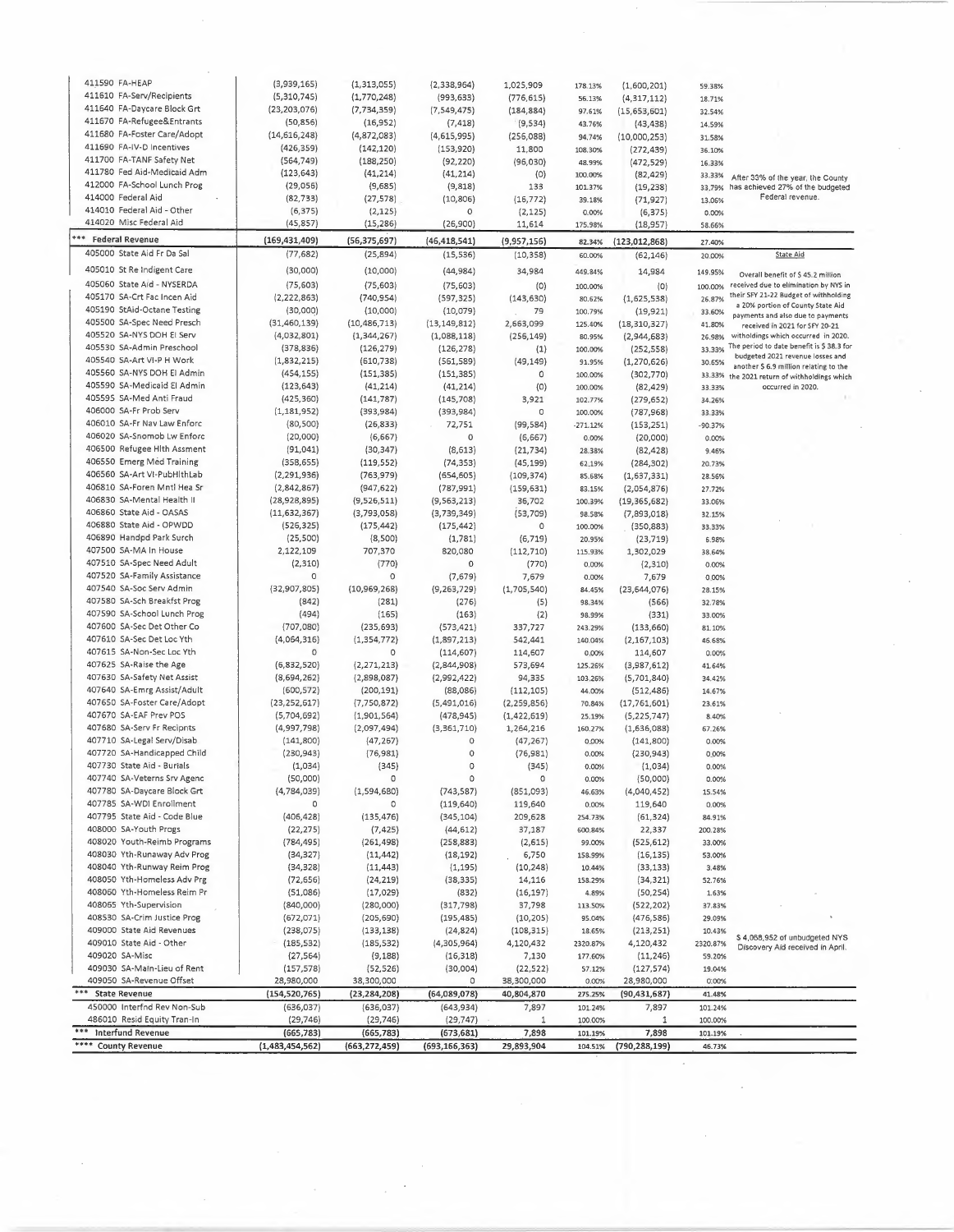| Expense                                                   |                        |                       |                      |                           |                   |                            |                   |                                                                                   |
|-----------------------------------------------------------|------------------------|-----------------------|----------------------|---------------------------|-------------------|----------------------------|-------------------|-----------------------------------------------------------------------------------|
| 500000 Full Time - Salaries                               | 218,730,211            | 71,079,455            | 67,367,666           | 3,711,789                 | 94.78%            | 151,362,545                | 30.80%            | After 33% of the year,<br>the County has spent 31%                                |
| 500010 Part Time - Wages                                  | 3,279,120              | 1,065,714             | 727,582              | 338,132                   | 68.27%            | 2,551,538                  | 22.19%            | of budgeted salaries.                                                             |
| 500020 Regular PT - Wages                                 | 1,419,093              | 461,205               | 376,972              | 84,233                    | 81.74%            | 1,042,121                  | 26.56%            |                                                                                   |
| 500030 Seasonal - Wages<br>**<br>Salaries                 | 912,836<br>224,341,260 | 296,672<br>72,903,046 | 65,813<br>68,538,033 | 230,859<br>4,365,013      | 22.18%<br>94.01%  | 847,023<br>155,803,227     | 7.21%<br>30.55%   |                                                                                   |
| 500300 Shift Differential                                 | 1,620,645              | 526,710               | 541,264              | (14, 554)                 | 102.76%           | 1,079,381                  | 33.40%            |                                                                                   |
| 500320 Uniform Allowance                                  | 908,600                | 302,867               | 215,250              | 87,617                    | 71.07%            | 693,350                    | 23.69%            | At the end of April, overtime is                                                  |
| 500330 Holiday Worked                                     | 1,840,583              | 598,189               | 852,987              | (254, 797)                | 142.59%           | 987,596                    | 46.34%            | showing a negative variance of<br>\$566K.                                         |
| 500340 Line-up Pay                                        | 2,552,179              | 829,458               | 753,141              | 76,317                    | 90.80%            | 1,799,038                  | 29.51%            |                                                                                   |
| 500350 Other Employee Pymts                               | 1,728,985              | 561,920               | 477,382              | 84,538                    | 84.96%            | 1,251,603                  | 27.61%            |                                                                                   |
| 501000 Overtime                                           | 13,116,177             | 5,062,758             | 5,629,084            | (566, 327)                | 111.19%           | 7,487,093                  | 42.92%            |                                                                                   |
| $\pm\pm$<br>Non-Salaries                                  | 21,767,169             | 7,881,902             | 8,469,109            | (587, 207)                | 107.45%           | 13,298,060                 | 38.91%            |                                                                                   |
| 504990 Reductions Per Srv                                 | (3,651,797)            | (1, 178, 970)         | 0                    | (1, 178, 970)             | 0.00%             | (3,651,797)                | 0.00%             |                                                                                   |
| Countywide Adjustments                                    | (3,651,797)            | (1, 178, 970)         | 0                    | (1, 178, 970)             | 0.00%             | (3,651,797)                | 0.00%             |                                                                                   |
| *** Personnel Related Expense                             | 242,456,632            | 79,605,977            | 77,007,142           | 2,598,836                 | 96.74%            | 165,449,490                | 31.76%            |                                                                                   |
| 502000 Fringe Benefits<br>502010 Employer FICA            | 125,269,178<br>0       | 40,737,867<br>$\circ$ | (1,493)<br>4,615,629 | 40,739,360<br>(4,615,629) | 0.00%<br>0.00%    | 125,270,671<br>(4,615,629) | 0.00%<br>0.00%    |                                                                                   |
| 502020 Empler FICA-Medicare                               | 0                      | $\circ$               | 1,073,839            | (1,073,839)               | 0.00%             | (1,073,839)                | 0.00%             | All departmental Fringe Benefit<br>expense is budgeted in account                 |
| 502030 Employee Health Ins                                | 0                      | $\circ$               | 11,752,104           | (11, 752, 104)            | 0.00%             | (11, 752, 104)             | 0.00%             | 502000. Actual expense is recorded                                                |
| 502040 Dental Plan                                        | 0                      | $\circ$               | 341,369              | (341, 369)                | 0.00%             | (341, 369)                 |                   | at the detailed level indicated. The<br>0.00% exception is the budget for Workers |
| 502050 Workers' Compensation                              | 12,024,377             | 3,907,923             | 4,162,783            | (254, 861)                | 106.52%           | 7,861,594                  | 34.62%            | Compensation and ECMC legacy                                                      |
| 502060 Unemployment Ins                                   | O                      | O                     | (702, 511)           | 702,511                   | 0.00%             | 702,511                    | 0.00%             | related expense.                                                                  |
| 502070 Hosp & Med-Retirees'                               | 2,184,480              | 728,160               | 8,918,332            | (8, 190, 172)             | 1224.78%          | (6,733,852)                | 408.26%           |                                                                                   |
| 502090 Hith Ins Waiver                                    | $\Omega$               | 0                     | 542,758              | (542, 758)                | 0.00%             | (542, 758)                 | 0.00%             |                                                                                   |
| 502100 Retirement                                         | $\Omega$               | 0                     | 10,652,177           | (10,652,177)              | $-0.00%$          | (10, 652, 177)             | 0.00%             | After 33% of the year, the County                                                 |
| 502130 Wkrs Cmp Otr Fd Reim                               | (9,744,568)            | (3, 166, 985)         | (2,009,667)          | (1, 157, 318)             | 63.46%            | (7, 734, 901)              | 20.62%            | has spent 30% of the total<br>budgeted Fringe Benefit expense.                    |
| 502140 3rd Party Recoveries                               | (1,424,032)            | (462, 810)            | (671, 964)           | 209,154                   | 145.19%           | (752,068)                  | 47.19%            |                                                                                   |
| ***<br><b>Fringe Benefit Total</b>                        | 128,309,435            | 41,744,155            | 38,673,356           | 3,070,798                 | 92.64%            | 89,636,079                 | 30.14%            |                                                                                   |
| 505000 Office Supplies                                    | 1,065,980              | 301,353               | 149,190              | 152,163                   | 49.51%            | 916,789<br>361,397         | 14.00%<br>28.84%  |                                                                                   |
| 505200 Clothing Supplies<br>505400 Food & Kitchen Supp    | 507,881<br>1,631,325   | 298,404<br>650,459    | 146,484<br>335,921   | 151,919<br>314,538        | 49.09%<br>51.64%  | 1,295,405                  | 20.59%            |                                                                                   |
| 505600 Auto Tr & Hvy Eq Sup                               | 1,894,082              | 1,076,771             | 410,387              | 666,384                   | 38.11%            | 1,483,695                  | 21.67%            |                                                                                   |
| 505800 Medical & Hith Supp                                | 2,819,900              | 762,632               | 183,924              | 578,708                   | 24.12%            | 2,635,976                  | 6.52%             |                                                                                   |
| 506200 Maintenance & Repair                               | 2,280,703              | 1,152,219             | 624,366              | 527,854                   | 54.19%            | 1,656,337                  | 27.38%            |                                                                                   |
| 506400 Highway Supplies                                   | 2,000                  | 0                     | O                    | 0                         | 0.00%             | 2,000                      | 0.00%             |                                                                                   |
| 507000 E-Z Pass Supplies                                  | 14,700                 | 4,900                 | 0                    | 4,900                     | 0.00%             | 14,700                     | 0.00%             |                                                                                   |
| Supplies and Repairs                                      | 10,216,571             | 4,246,738             | 1,850,272            | 2,396,465                 | 43.57%            | 8,366,299                  | 18.11%            |                                                                                   |
| 555000 General Liability                                  | 3,432,518              | 791,000               | (1)                  | 791,001                   | 0.00%             | 3,432,519                  | 0.00%             |                                                                                   |
| 555010 Settlmts/Jdgmnts-Lit                               | $\circ$                | $\circ$               | 77,000               | (77,000)                  | 0.00%             | (77,000)                   | 0.00%             |                                                                                   |
| 555020 Travel & Mileage-Lit                               | $\circ$                | $\bf{0}$              | 11                   | (11)                      | 0.00%             | (11)                       | 0.00%             |                                                                                   |
| 555030 Litig & Rel Disburs.                               | 0                      | $\circ$               | 22,321               | (22, 321)                 | 0.00%             | (22, 321)                  | 0.00%             |                                                                                   |
| 555040 Expert/Cons Fees-Lit                               | O                      | $\circ$<br>6,467      | 146,071<br>545,246   | (146,071)<br>(538, 779)   | 0.00%<br>8431.63% | (146, 071)<br>(525, 846)   | 0.00%<br>2810.54% | Risk Retention expense is                                                         |
| 555050 Insurance Premiums<br><b>Risk Retention</b>        | 19,400<br>3,451,918    | 797,467               | 790,647              | 6,819                     | 99.14%            | 2,661,271                  | 22.90%            | budgeted in account 555000 while<br>actual expense is recorded at a               |
| 510000 Local Mileage Reimb                                | 1,071,590              | 357,197               | 220,279              | 136,918                   | 61.67%            | 851,311                    | 20.56%            | detailed level in the accounts                                                    |
| 510100 Out Of Area Travel                                 | 453,161                | 114,709               | 15,924               | 98,785                    | 13.88%            | 437,237                    | 3.51%             | indicated, In total Risk Retention is<br>on budget for the period.                |
| 510200 Training And Educat                                | 537,416                | 248,841               | 250,161              | (1, 320)                  | 100.53%           | 287,255                    | 46.55%            |                                                                                   |
| 511000 Control Board Expense                              | 504,000                | 168,000               | 142,590              | 25,410                    | 84.88%            | 361,410                    | 28.29%            |                                                                                   |
| 515000 Utility Charges                                    | 2,741,416              | 914,362               | 1,027,021            | (112, 659)                | 112.32%           | 1,714,395                  | 37.46%            |                                                                                   |
| 516040 DSS Trng & Edu Pro                                 | 1,501,950              | 500,650               | 500,650              | 0                         | 100.00%           | 1,001,300                  | 33.33%            |                                                                                   |
| 530000 Other Expenses                                     | 5,023,123              | 591,036               | 455,720              | 135,316                   | 77.11%            | 4,567,403                  | 9.07%             |                                                                                   |
| 530010 Chargebacks                                        | 1,494,900              | 498,300               | 391,898              | 106,402                   | 78.65%            | 1,103,002                  | 26.22%            |                                                                                   |
| 530030 Pivot Wage Subsidies                               | 2,805,679              | 1,009,488             | 935,137              | .74,351                   | 92.63%            | 1,870,542                  | 33.33%            |                                                                                   |
| 518698 Buffalo ReUse                                      | 5,000                  | 0                     | $\circ$<br>258,885   | 0                         | 0.00%             | 5,000                      | 0.00%<br>33.00%   |                                                                                   |
| 517876 Youth Dev. Programs<br>517879 Supervision/Treatmen | 784,503<br>990,000     | 261,506<br>330,000    | 328,295              | 2,621<br>1,705            | 99.00%<br>99.48%  | 525,618<br>661,705         | 33.16%            |                                                                                   |
| Non Profit Purchase of Servic                             | 104,246,198            | 36,787,590            | 34,757,457           | 2,030,133                 | 94.48%            | 69,488,741                 | 33.34%            |                                                                                   |
| 516020 Pro Ser Cnt and Fees                               | 15,177,663             | 4,070,881             | 2,211,299            | 1,859,582                 | 54.32%            | 12,966,364                 | 14.57%            |                                                                                   |
| 516021 Bonadio Group                                      | 100,000                | 33,333                | 33,333               | 0                         | 100.00%           | 66,667                     | 33.33%            |                                                                                   |
| 516030 Maintenance Contracts                              | 6,655,220              | 3,584,632             | 3,506,053            | 78,579                    | 97.81%            | 3,149,167                  | 52.68%            |                                                                                   |
| 516042 Foreclosure Action                                 | 1,343,171              | 640,500               | 640,500              | ٥                         | 100.00%           | 702,671                    | 47.69%            |                                                                                   |
| 516080 Life Safety Contract                               | 1,260,386              | 440,730               | 342,189              | 98,541                    | 77.64%            | 918,197                    | 27.15%            |                                                                                   |
| 516100 Parks Master Plan                                  | 37,690                 | 37,085                | 0                    | 37,085                    | 0.00%             | 37,690                     | 0.00%             |                                                                                   |
| 520000 Municipal Assoc Fees                               | 114,015                | 114,015               | 114,014              | 1                         | 100.00%           | 1                          | 100.00%           |                                                                                   |
| 520010 Txs&Asses-Co Ownd Pr                               | 750                    | 250                   | 129                  | 121                       | 51.43%            | 621                        | 17.14%            |                                                                                   |
| 520020 Co Res Enrl Comm Col                               | 7,243,300              | 34,433                | 178,263              | (143, 829)                | 517.70%           | 7,065,037                  | 2.46%<br>21.74%   |                                                                                   |
| 520040 Curr Pymts Mass Tran                               | 4,205,780              | 914,300               | 914,300<br>24,020    | 0<br>12,620               | 100.00%<br>65.56% | 3,291,480<br>85,900        | 21.85%            |                                                                                   |
| 520050 Garbage Disposal                                   | 109,920                | 36,640<br>830,832     | 830,832              | 0                         | 100.00%           | 1,818,459                  | 31.36%            |                                                                                   |
| 520070 Buffalo Bills Maint<br>520072 Working Capital Asst | 2,649,291<br>1,695,750 | $\circ$               | 0                    | O                         | 0.00%             | 1,695,750                  | 0.00%             |                                                                                   |
| Professional Srvs Contracts a                             | 40,592,936             | 10,737,631            | 8,794,932            | 1,942,699                 | 81.91%            | 31,798,004                 | 21.67%            |                                                                                   |
| 516050 Dept Payments-ECMCC                                | 7,337,548              | 3,748,683             | 3,617,602            | 131,081                   | 96.50%            | 3,719,946                  | 49.30%            |                                                                                   |
| 516051 ECMCC Drug & Alcohol                               | 397,493                | 132,498               | 131,083              | 1,414                     | 98.93%            | 266,410                    | 32.98%            |                                                                                   |
| <b>ECMCC Payments</b>                                     | 7,735,041              | 3,881,180             | 3,748,685            | 132,495                   | 96.59%            | 3,986,356                  | 48.46%            |                                                                                   |
| 516060 Sales Tax Loc Gov 3%                               | 316,149,457            | 107,025,303           | 107,025,303          | O                         | 100.00%           | 209,124,154                | 33.85%            |                                                                                   |
| 516070 Flat Dist from 1%                                  | 12,500,000             | 12,500,000            | 12,500,000           | $\circ$                   | 100.00%           | 0                          | 100.00%           |                                                                                   |
| 520030 NFTA-Share Sales Tax                               | 20,361,690             | 6,893,423             | 6,893,423            | 0                         | 100.00%           | 13,468,268                 | 33.85%            |                                                                                   |
| Sales Tax to Local Government                             | 349,011,147            | 126,418,726           | 126,418,726          | 0                         | 100.00%           | 222,592,421                | 36.22%            |                                                                                   |
| $\ast\ast$<br>Contractual                                 | 518,235,662            | 183,220,482           | 179,115,154          | 4,105,327                 | 97.76%            | 339,120,508                | 34.56%            |                                                                                   |
| 561410 Lab & Tech Eqt                                     | 2,189,529              | 666,156               | 534,330              | 131,827                   | 80.21%            | 1,655,199                  | 24.40%<br>31.66%  |                                                                                   |
| 561420 Office Furn & Fixt                                 | 362,981                | 203,528               | 114,906              | 88,623                    | 56.46%            | 248,075                    |                   |                                                                                   |

 $\label{eq:1} \frac{1}{\sqrt{2\pi}}\int_0^1\frac{1}{\sqrt{2\pi}}\,d\mu$ 

 $\hat{\boldsymbol{\beta}}$ 

 $\bar{c}$